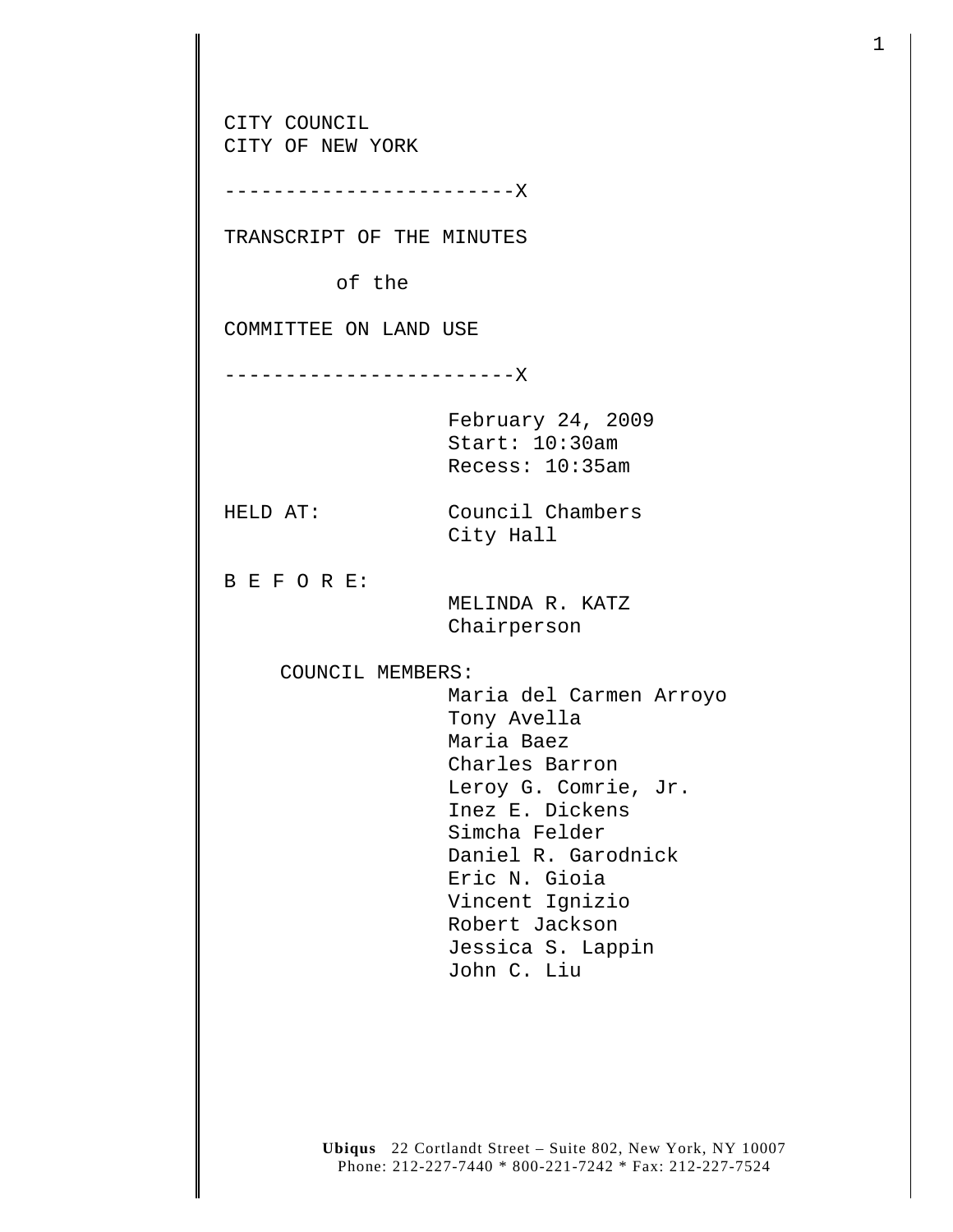## A P P E A R A N C E S

## COUNCIL MEMBERS:

James S. Oddo Annabel Palma Larry Seabrook Helen Sears Albert Vann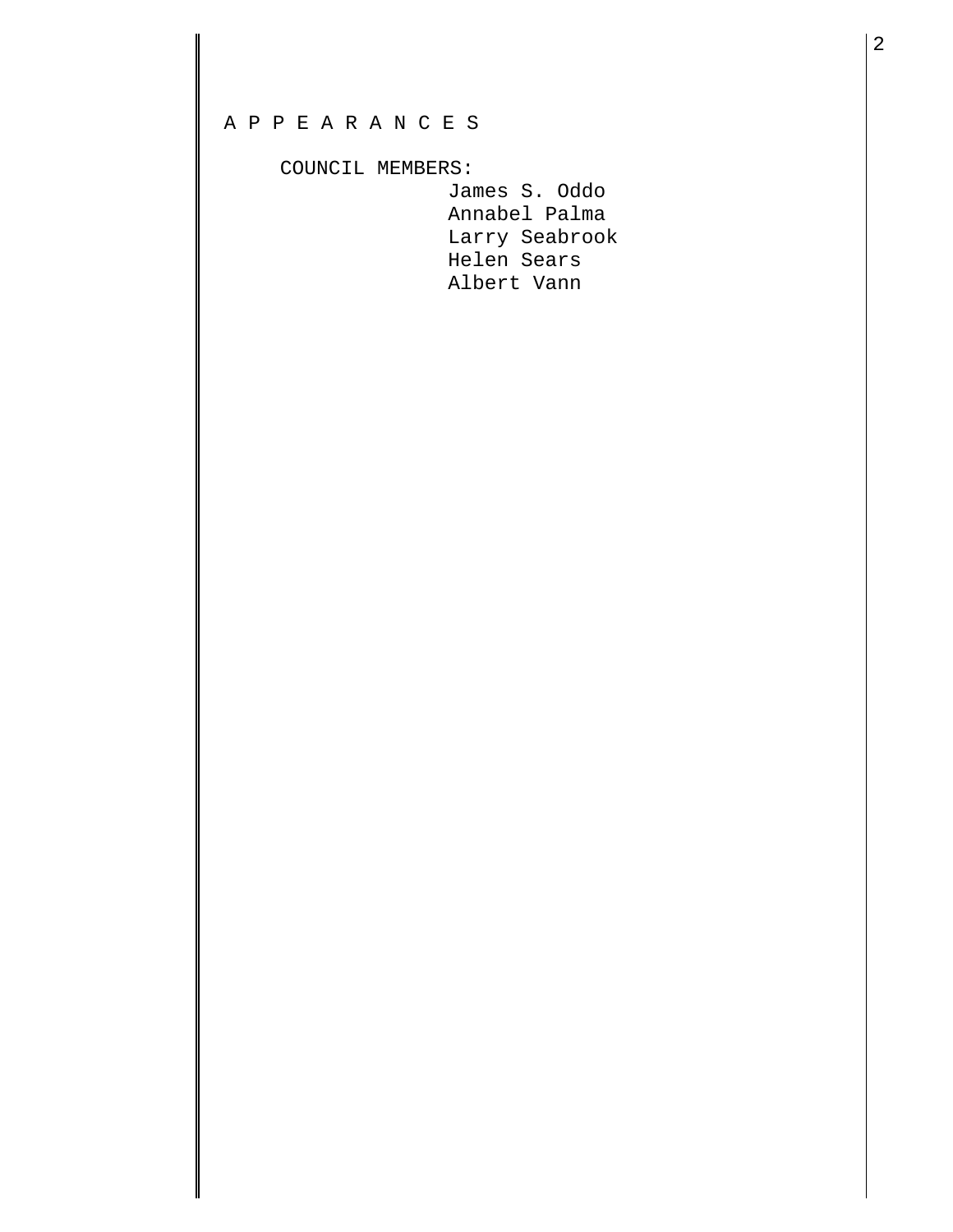| 1  | $\mathfrak{Z}$<br>LAND USE                         |
|----|----------------------------------------------------|
| 2  | CHAIRPERSON KATZ: Good morning,                    |
| 3  | everyone. We have a very short agenda today and    |
| 4  | yes, you guessed it that is because we need to     |
| 5  | come back on Thursday. Just so you know, on        |
| 6  | Thursday we have Zoning at 9:30, Landmarks at 9:45 |
| 7  | and Land Use at 10:00. Zoning at 9:30, Landmarks   |
| 8  | at 9:45 and 10:00 is Land Use. Just so you know,   |
| 9  | for technical reasons we need to close this        |
| 10 | meeting and open a new meeting for Thursday. So    |
| 11 | if there is anybody you know that was going to     |
| 12 | vote maybe on Thursday knowing the meeting was     |
| 13 | going to be extended, you might want to give them  |
| 14 | a text message. But that will be a new meeting.    |
| 15 | COUNCIL MEMBER JACKSON: Good                       |
| 16 | morning, Madam Chair. I just wanted to make a      |
| 17 | note that we did not start on Colored People time, |
| 18 | they all were here today on time. WE were here,    |
| 19 | present, for the record, to dispel the myth. All   |
| 20 | of the Black members were here on time and we were |
| 21 | waiting for others to come. [Laughter]             |
| 22 | CHAIRPERSON KATZ: And we                           |
| 23 | appreciate that. By the way, we will expect that   |
| 24 | every time now. Now you set the bar.               |
| 25 | COUNCIL MEMBER FELDER: Just for                    |
|    |                                                    |

 $\parallel$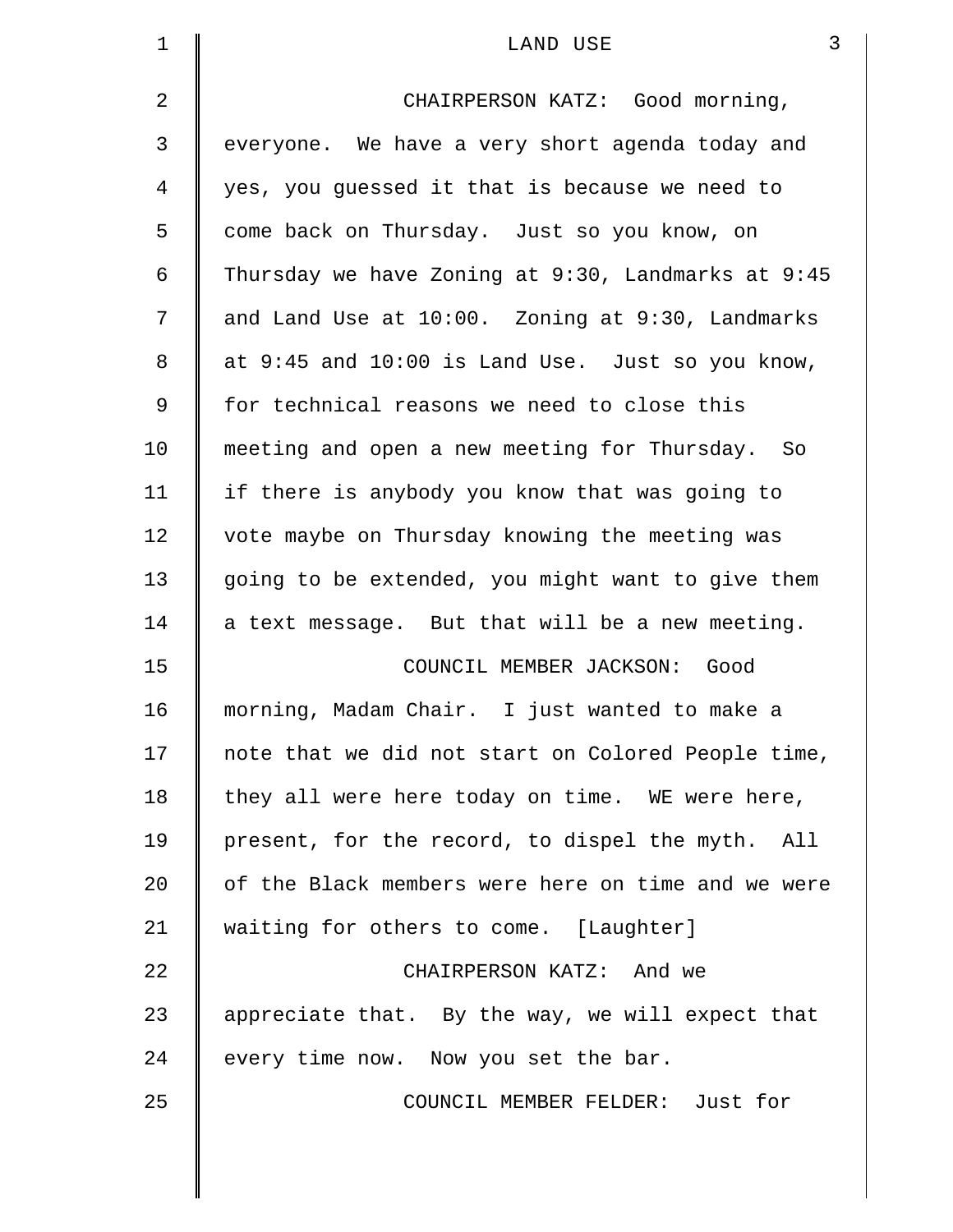| $\mathbf 1$    | $\overline{4}$<br>LAND USE                         |
|----------------|----------------------------------------------------|
| $\overline{2}$ | the record, because Council Member Seabrook was    |
| 3              | staring at me, I was here a quarter to 10:00.      |
| 4              | CHAIRPERSON KATZ: Okay.                            |
| 5              | COUNCIL MEMBER JACKSON: Simcha not                 |
| 6              | included. We nominated him as a cousin now.        |
| 7              | CHAIRPERSON KATZ: Since this can                   |
| 8              | only go from bad to worse, I'm going to call the   |
| 9              | agenda. Thank you. LU 851, these are all tax       |
| 10             | exemptions for previously approved projects to     |
| 11             | assure the continued affordability of the          |
| 12             | projects. LU 851 is 295 Jefferson. It is in        |
| 13             | Diana Reyna's district. LU 987 is 101 through 105  |
| 14             | South 8th, it is in Council Member Reyna's         |
| 15             | district also. LU 988, 176 South 8th is also in    |
| 16             | Council Member Reyna's district. LU 989 is New     |
| 17             | Chance, it is in Council Member Yassky's district. |
| 18             | And LU 997 also in Council Member Reyna's district |
| 19             | is Union Court. Those were all tax exemptions for  |
| 20             | previously approved projects to keep them all      |
| 21             | affordable.                                        |
| 22             | There are two motions to file, one                 |
| 23             | is LU 995 and LU 9--sorry, one motion to file      |
| 24             | pursuant to a withdrawal, LU 995 in Council Member |
| 25             | Crowley's district.                                |
|                |                                                    |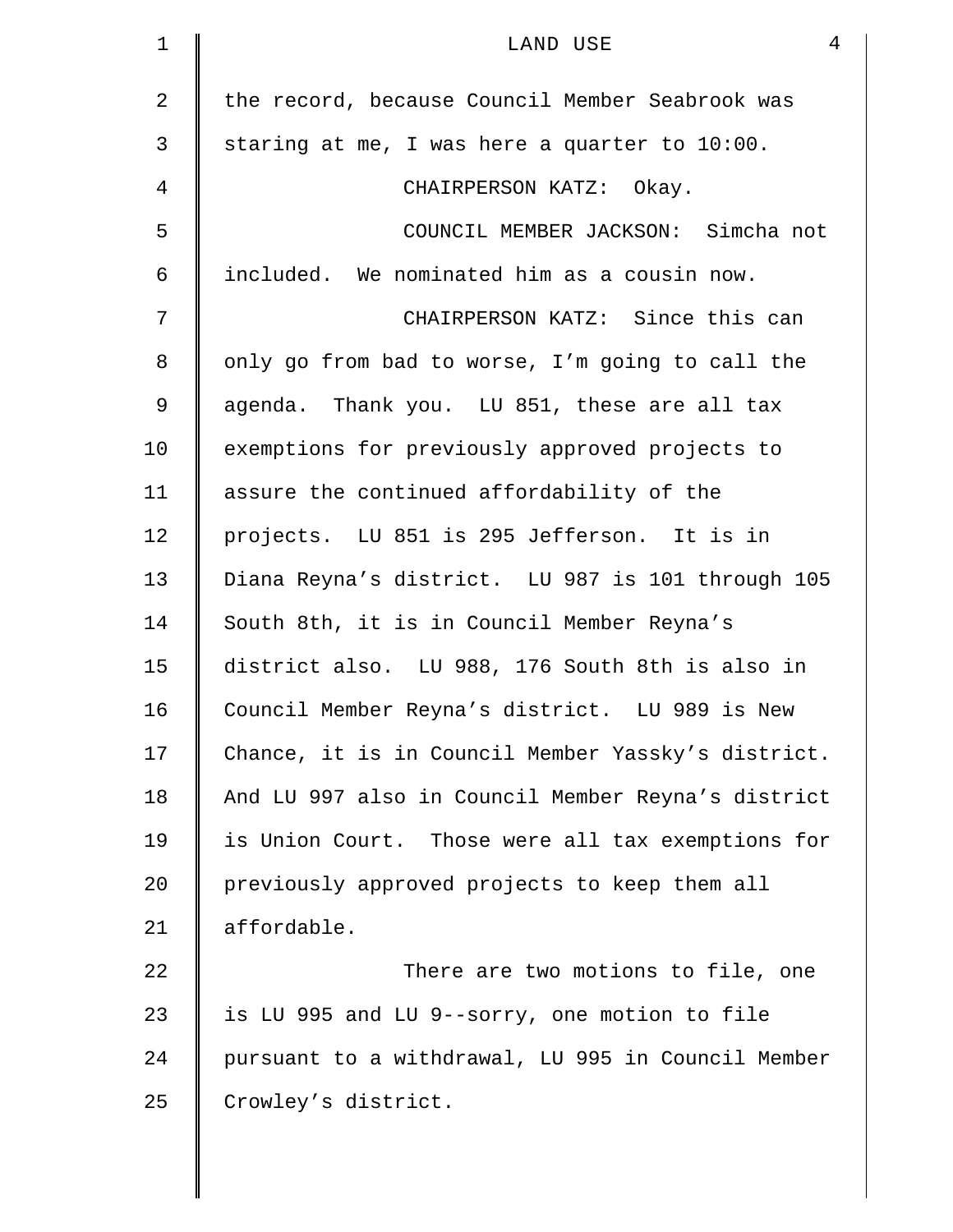| 1  | 5<br>LAND USE                                     |  |  |
|----|---------------------------------------------------|--|--|
| 2  | To move is LU 996 in Council Member               |  |  |
| 3  | Gennaro's district. For Council Member Gennaro's  |  |  |
| 4  | district have we received he letter that we're    |  |  |
| 5  | going to get. Council Member Gennarro's district, |  |  |
| 6  | LU 996, PS/IS 277 in Queens.                      |  |  |
| 7  | UDAPs, LU 983 which is in Council                 |  |  |
| 8  | Member Ignizio's district and 985 in Council      |  |  |
| 9  | Member Stewart's district. Any discussion? Call   |  |  |
| 10 | the roll please.                                  |  |  |
| 11 | CLERK: William Martin Committee                   |  |  |
| 12 | Clerk, roll call Committee on Land Use. Council   |  |  |
| 13 | Member Katz.                                      |  |  |
| 14 | CHAIRPERSON KATZ: Aye on all.                     |  |  |
| 15 | CLERK: Avella.                                    |  |  |
| 16 | [No response]                                     |  |  |
| 17 | CHAIRPERSON KATZ: Can you call                    |  |  |
| 18 | Council Member Palma?                             |  |  |
| 19 | CLERK: Palma.                                     |  |  |
| 20 | COUNCIL MEMBER PALMA: Aye.                        |  |  |
| 21 | CLERK: Avella.                                    |  |  |
| 22 | COUNCIL MEMBER AVELLA: Aye.                       |  |  |
| 23 | CLERK: Baez.                                      |  |  |
| 24 | COUNCIL MEMBER BAEZ: Aye.                         |  |  |
| 25 | CLERK: Barron.                                    |  |  |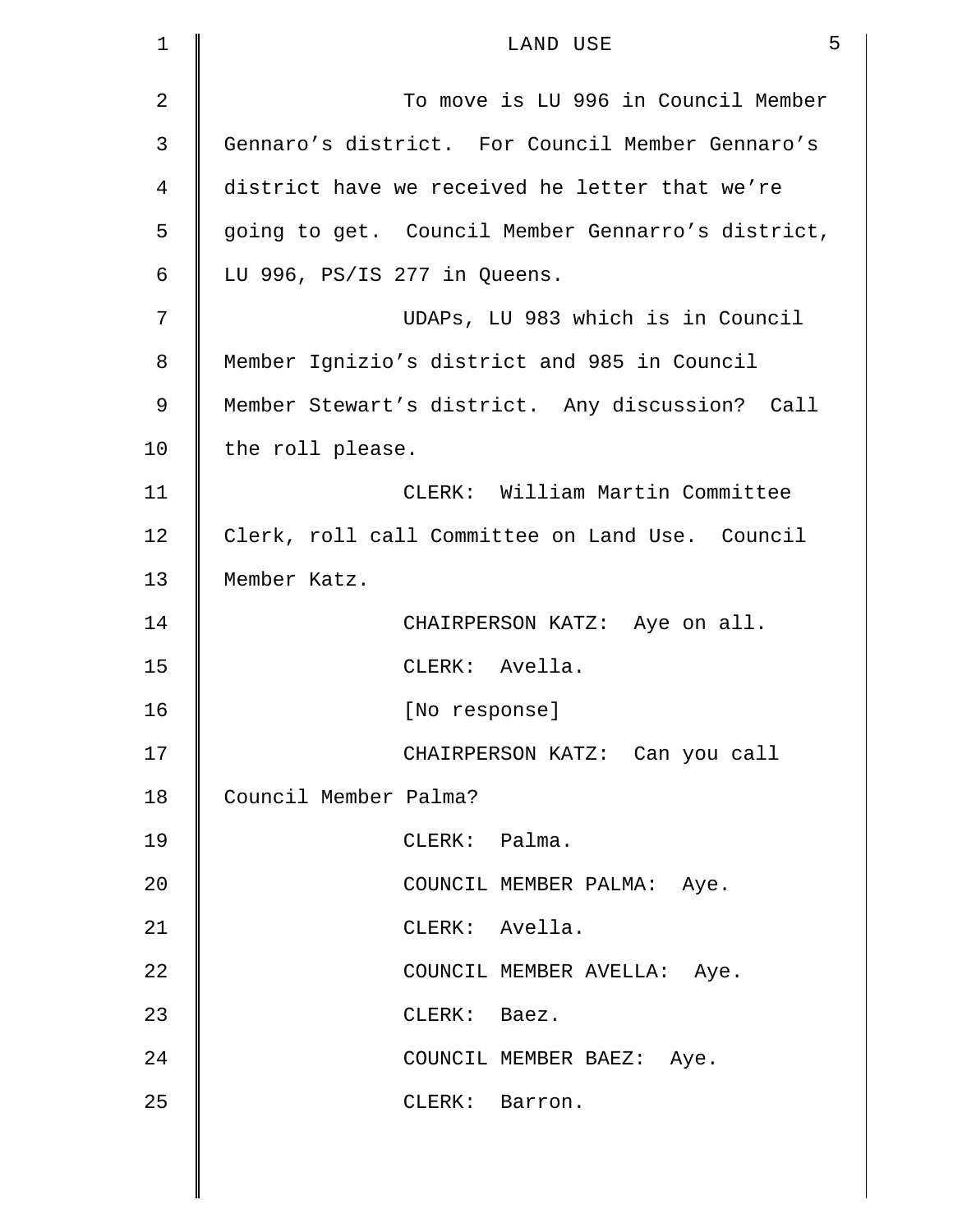| $\mathbf 1$    |      |                | LAND USE                        | $\epsilon$ |
|----------------|------|----------------|---------------------------------|------------|
| $\overline{2}$ |      |                | COUNCIL MEMBER BARRON: Aye.     |            |
| $\mathfrak{Z}$ |      | CLERK: Comrie. |                                 |            |
| 4              |      |                | COUNCIL MEMBER COMRIE: Aye.     |            |
| 5              |      |                | CLERK: Jackson.                 |            |
| 6              |      |                | COUNCIL MEMBER JACKSON: Aye on  |            |
| 7              | all. |                |                                 |            |
| $\,8\,$        |      | CLERK: Lui.    |                                 |            |
| $\mathsf 9$    |      |                | COUNCIL MEMBER LUI: Yes.        |            |
| 10             |      |                | CLERK: Seabrook.                |            |
| 11             |      |                | COUNCIL MEMBER SEABROOK: Aye on |            |
| 12             | all. |                |                                 |            |
| 13             |      | CLERK: Sears.  |                                 |            |
| 14             |      |                | COUNCIL MEMBER SEARS: Aye.      |            |
| 15             |      | CLERK: Vann.   |                                 |            |
| 16             |      |                | COUNCIL MEMBER VANN: Aye.       |            |
| 17             |      |                | CLERK: Dickens.                 |            |
| 18             |      |                | COUNCIL MEMBER DICKENS: Aye.    |            |
| 19             |      |                | CLERK: Garodnick.               |            |
| 20             |      |                | COUNCIL MEMBER GARDONICK: Aye.  |            |
| 21             |      | CLERK: Lappin. |                                 |            |
| 22             |      |                | COUNCIL MEMBER LAPPIN: Aye.     |            |
| 23             |      |                | CLERK: Ignizio.                 |            |
| 24             |      |                | COUNCIL MEMBER IGNIZIO: Aye.    |            |
| 25             |      | CLERK: Oddo.   |                                 |            |
|                |      |                |                                 |            |

 $\parallel$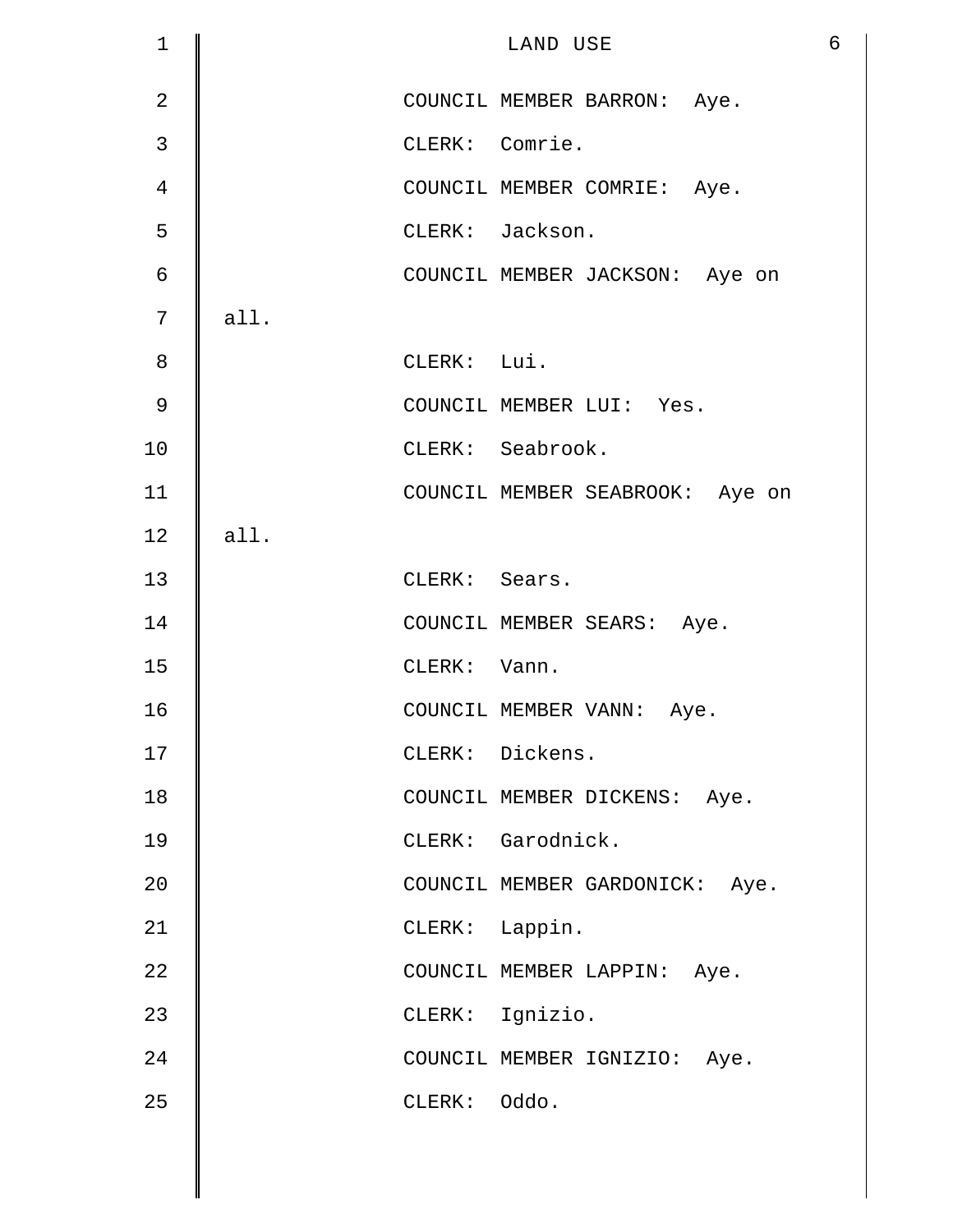| 1              | 7<br>LAND USE                                      |
|----------------|----------------------------------------------------|
| $\overline{2}$ | COUNCIL MEMBER ODDO: I vote aye                    |
| 3              | and because I'm Sicilian I'm always a little bit   |
| 4              | late.                                              |
| 5              | CLERK: Felder.                                     |
| 6              | COUNCIL MEMBER FELDER: Aye.                        |
| 7              | CLERK: By a vote of 17 in the                      |
| 8              | affirmative, zero in the negative and no           |
| 9              | abstentions all items have been adopted. Members   |
| 10             | sign all committee reports. Thank you.             |
| 11             | COUNCIL MEMBER VANN: Chairperson,                  |
| 12             | point of information, you indicated that we would  |
| 13             | adjourn.                                           |
| 14             | CHAIRPERSON KATZ: Let's get some                   |
| 15             | order in the room Council Member.                  |
| 16             | COUNCIL MEMBER VANN: You indicated                 |
| 17             | that we would adjourn and then reopen.             |
| 18             | CHAIRPERSON KATZ: Yes, sir.                        |
| 19             | COUNCIL MEMBER VANN: I'm here for                  |
| 20             | the adjournment and I'm here for the re-opening.   |
| 21             | What happens if I'm not here Thursday?             |
| 22             | CHAIRPERSON KATZ: It's a new                       |
| 23             | meeting so you would be absent for that meeting.   |
| 24             | COUNCIL MEMBER VANN: It's a new                    |
| 25             | meeting but I'm here when we started that meeting. |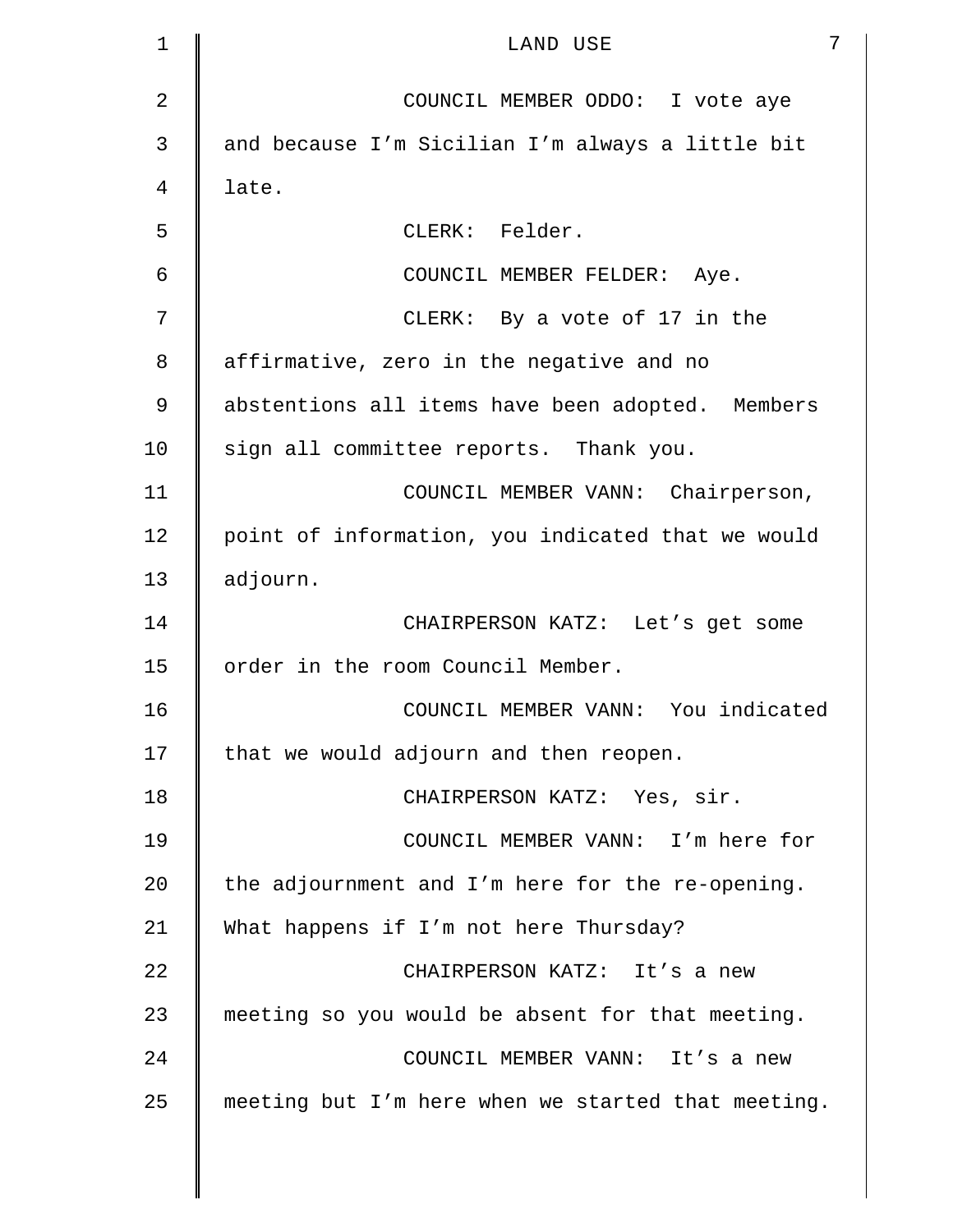| $\mathbf 1$    | 8<br>LAND USE                                      |
|----------------|----------------------------------------------------|
| $\overline{2}$ | CHAIRPERSON KATZ: NO, it's a new                   |
| 3              | meeting. We're closing this meeting today so       |
| 4              | we're re-opening another meeting on Thursday.      |
| 5              | COUNCIL MEMBER VANN: Oh, I thought                 |
| 6              | you said we were re-opening today.                 |
| 7              | CHAIRPERSON KATZ: No, no. We have                  |
| 8              | to close this meeting because, I don't even know.  |
| 9              | COUNCIL MEMBER VANN: I got it.                     |
| 10             | CHAIRPERSON KATZ: WE need to close                 |
| 11             | this meeting today for some technical issues.      |
| 12             | COUNCIL MEMBER VANN: Okay, got it.                 |
| 13             | CHAIRPERSON KATZ: Okay. Did                        |
| 14             | Council Member Vann vote? Thank you. I'm going     |
| 15             | to adjourn the meeting and leave the roll open for |
| 16             | 15 minutes. Thank you.                             |
| 17             | CLERK: Council Member Gioia.                       |
| 18             | COUNCIL MEMBER GIOIA: Thank you.                   |
| 19             | I vote yes.                                        |
| 20             | CLERK: Vote on the Committee on                    |
| 21             | Land Use now stands at 18 in the affirmative, zero |
| 22             | in the negative and no abstentions. Council        |
| 23             | Member Arroyo.                                     |
| 24             | COUNCIL MEMBER ARROYO: Aye.                        |
| 25             | CLERK: Final vote on the Committee                 |
|                |                                                    |
|                |                                                    |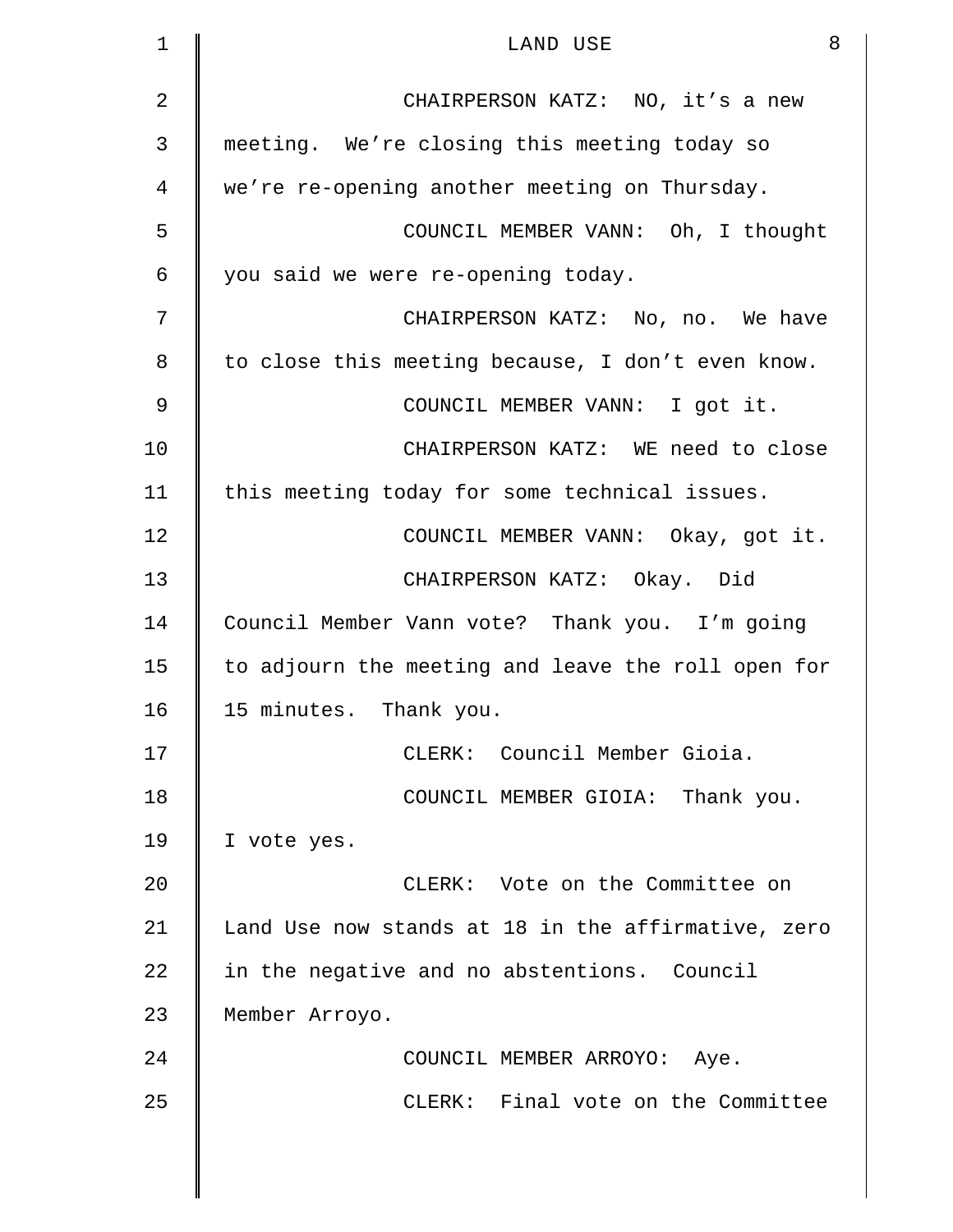| $\mathbf 1$    | LAND USE                                         | $\overline{9}$ |
|----------------|--------------------------------------------------|----------------|
| $\sqrt{2}$     | on Land Use now stands at 19 in the affirmative, |                |
| $\mathsf{3}$   | zero in the negative and no abstentions.         |                |
| $\overline{4}$ |                                                  |                |
| 5              |                                                  |                |
| $\epsilon$     |                                                  |                |
| $\sqrt{ }$     |                                                  |                |
| $\,8\,$        |                                                  |                |
| $\mathsf 9$    |                                                  |                |
| $1\,0$         |                                                  |                |
| $11$           |                                                  |                |
| $12\,$         |                                                  |                |
| $13\,$         |                                                  |                |
| $14\,$         |                                                  |                |
| $15\,$         |                                                  |                |
| $16\,$         |                                                  |                |
| $17\,$         |                                                  |                |
| $1\,8$         |                                                  |                |
| 19             |                                                  |                |
| $2\,0$         |                                                  |                |
| 21             |                                                  |                |
| $2\sqrt{2}$    |                                                  |                |
| 23             |                                                  |                |
| $2\sqrt{4}$    |                                                  |                |
| 25             |                                                  |                |
|                |                                                  |                |
|                |                                                  |                |